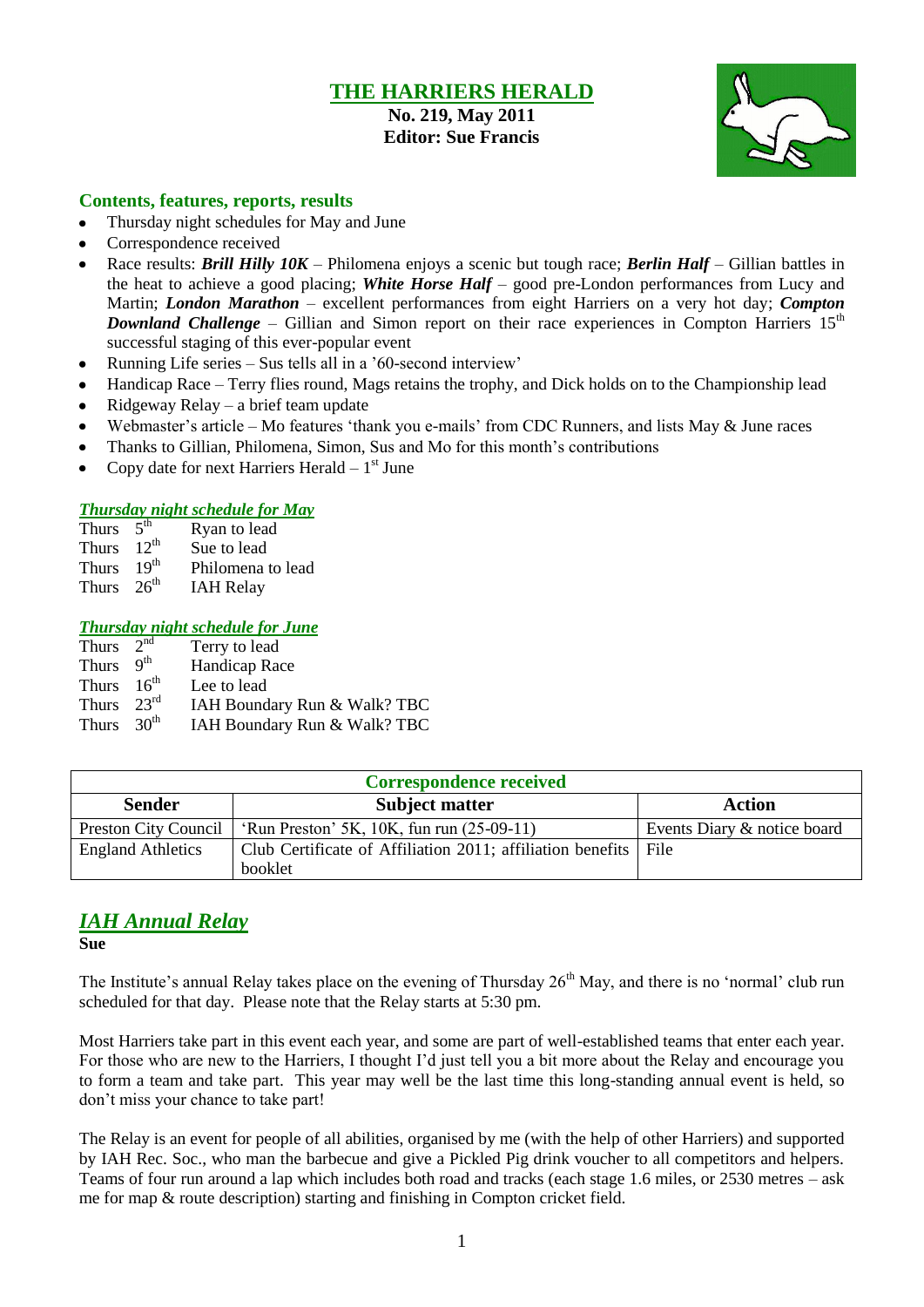It is open to employees of the Institute and to members of Rec. Soc.-affiliated Clubs like Compton Harriers (however, some team members may be relatives, friends or other guests, should you be struggling to make up a team). Some Harriers like me and Kirsty who work at IAH, form a team with our colleagues. Others form Harrier-based teams like Martin's 'Old Boys', Pete H's 'Four Musketeers' and Pete O's 'Hippos'. The idea is just to encourage lots of people to take part – whatever their ability. The start is handicapped so all teams should have a similar chance of winning, and there is a trophy for the winning team. Competition can be hot at the "sharp end", but it"s also a fun social event (for some IAH employees, this is the only time they run each year), and is accompanied by a barbecue and bar, open to competitors" families too.

Please let me know if you"d like to form a team or would like more information. Also, if you don"t wish to run but would be prepared to help as a marshal, please let me know.

## *Race Reports & Results*

# *Brill Hilly 10K, 3 rd April*

## **Philomena**

This was the first running of this race in lovely Brill village. It was very well organised and thoroughly enjoyable. The route is all on quiet country roads and is downhill for the first 7K and then there is a gradual incline, similar to "Hackney Bottom" twice over, for the next 2.5K or so. The race starts at the Windmill in Brill giving a lovely view of Buckinghamshire, but you don"t have long to admire it as the route very quickly and very sharply descends and you really need to look where you are going! There were about 200 entries with 150 finishers, so quite a small field, but I would thoroughly recommend it. Even better if you can get someone to chauffer you there and back, as Susanne kindly did! She had also entered but had a slight niggle and so did the sensible thing and didn"t run, but she still came along which was very nice. Susanne not running also gave me the chance to get the second FV45 prize!

| First Man  | 35:25              |
|------------|--------------------|
| First Lady | 44:16              |
| Meena      | 48:59 $(2nd FV45)$ |

## *31 Berliner Halb Marathon, 3rd April* **Gillian**

Uwe and I flew over to Berlin on a sunny Thursday, in preparation for a short break. The highlight of the weekend for me was the Berliner Halb Marathon.

The email attachment had the details for collection of my race pack. I had to go out to the Templehof Airport building, and the Expo in one of the old hangars. This airport is no longer used, but was the main airport for West Berlin during the Cold War. We headed out on Friday morning to Templehof, and wandered round the Expo, which filled two large hangars. All the main sportswear providers were there, and we spent an hour wandering round. I decided to part with some dosh and came away with some nice new running attire. Collection of the race numbers was at the back of one of the hangars, and it was very well organised, I got my number immediately and my timing chip and free t-shirt within a few minutes.

On Sunday morning, the day was gloriously sunny and warm. We made our way over to the start, and met up with Uwe's brother, sister and niece. We stood around chatting while waiting for the race to start. Things were very well organised, and I soon went into the start pen. The faster runners started off 15 minutes ahead of us, and then another group about 10 minutes after that. The rest of us set off, and headed round towards the TV Tower in Alexanderplatz. There were 25,500 starters and the run was very busy along the first 4-5 kilometres. This slowed me down a bit, but the crowd and the atmosphere kept me pushing on through the other runners. At the start it had warmed up to 23 degrees, and looked set to be a very warm run.

The half marathon takes a scenic route through the historic centre of Berlin. We ran up Unter den Linden, past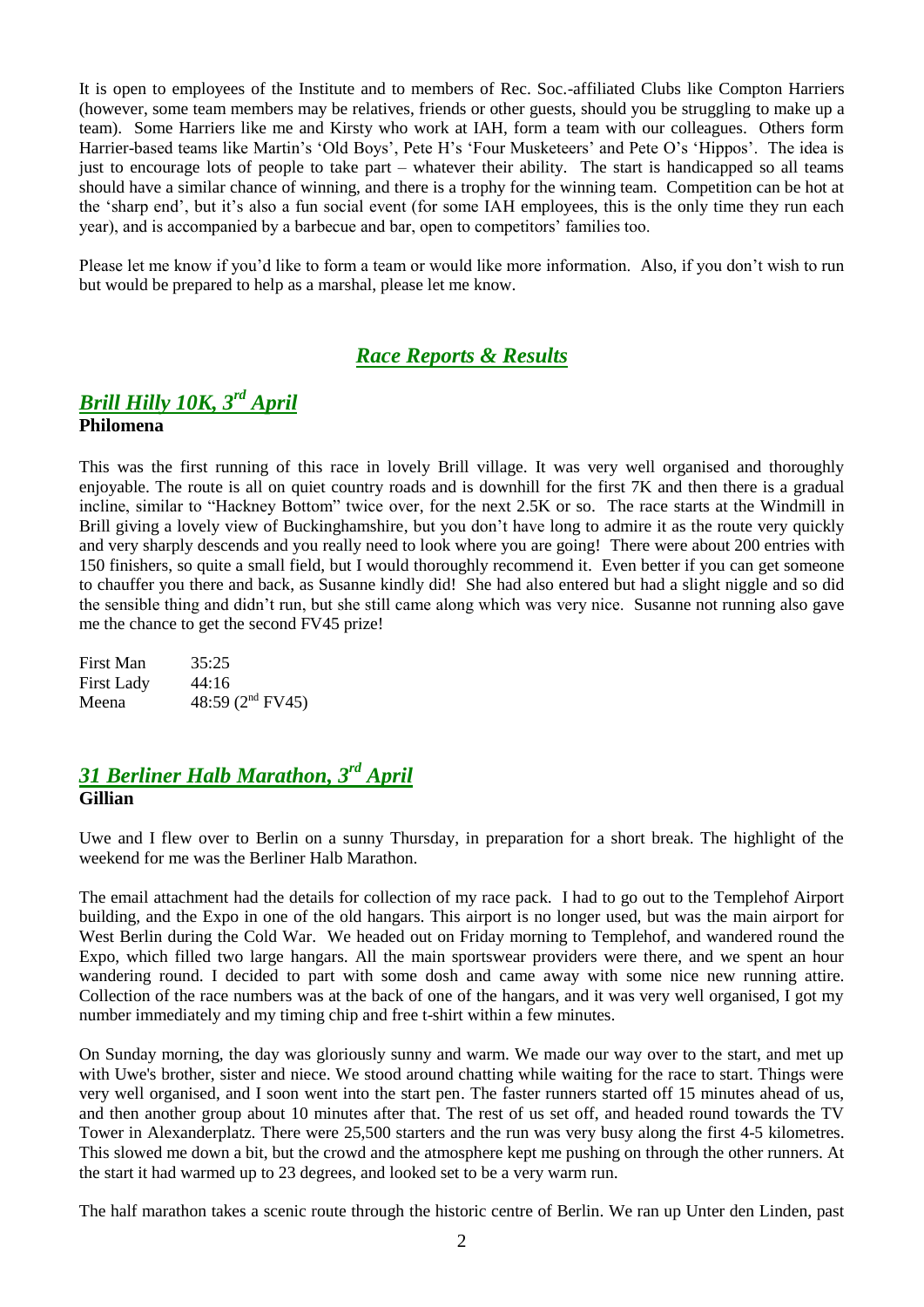the beautiful Dom and the Opern Palais, heading up towards the Brandenberg Gate. From there, you ran through the TierGarten, passing the Siegessaule (The Angel) statue. There was a bit of chaos at the first water station, as they had run out of water on one side of the road (typically the one I decided to go to! ;-) ). Thankfully, there was loads on the other side, so I grabbed a cup, chucked it down, and got on my way again.

We headed from there up to Schloss Charlottenberg, and turned left and headed for the centre of West Berlin. After a couple of kilometres, we turned left again and headed down in to the shopping mecca of Kurfuerstendamm. The heat really picked up as we were running through this area, as the building made the enclosed space very warm and stuffy, and there was no breeze. Listening to the news that evening, it had reached 30 degrees out on the road, and I understood why people were starting to pull over to the side of the road.

We passed Gedachtniskirche, a bombed out church which was not restored after the 2<sup>nd</sup> World War. We headed down to Potsdammer Platz, and then round through Checkpoint Charlie. A couple of East German soldiers in full uniform, made an appearance to wave us through. The guys must have been cooking in their uniforms, as I know the runners certainly were.

We were finally on the last three kilometres and the heat seemed to be getting to many of the runners. From this point on, many people had dropped to a walk, but I was determined I was going to run the whole way. I kept plodding on until I could see the TV Tower again, and I knew that I only had a kilometre to go. The crowd were amazing, and cheered us all in. I even managed to spot the family at the finish line and I had a bit in reserve and sprinted for the line. I collected my medal, got some water, a banana and headed through to meet up with everyone. There was an Erdinger Alkoholfrei beer stall too, but I decided to skip that.

The following day, I got my finish number and came 5404 out of the finishers. From the 25,500 starts, over 7000 people did not finish due to the warm weather. So I came in the top third (a first for me!!), and I had a great time. I would recommend this half marathon to any of you; I will certainly do it again next year, and think I have convinced Uwe's niece to try the fun run too :-)

# *White Horse Half Marathon, 10th April*

Lucy and Martin both collected age-group prizes in the White Horse Half, which was held on a very warm and sunny Spring Sunday. Lucy was  $1^{st}$  FV45 (1:36:56, 96<sup>th</sup> overall), while Martin was  $3^{rd}$  MV50 (1:26:56, 36<sup>th</sup>) overall). Team Kennet's Colin found it tough in the warm weather, but was pleased with his 1:52:49 (260<sup>th</sup>). The race winner was Fabian Downs (Chiltern Harriers) in 1:12:07, while first lady was Sophie Carter (Woodstock Harriers) in 1:21:21.

# *London Marathon, 17th April*

Many congratulations to our eight Marathon runners who all did the Club proud on a very hot Sunday in London. Summary results are shown below.

| <b>Name</b>               | <b>Category</b> | <b>Half</b><br><b>Mara</b><br><b>Split</b> | <b>Finish</b><br><b>Time</b> | <b>Position</b><br>(overall) | <b>Position</b><br>(gender) | <b>Position</b><br>(category) |
|---------------------------|-----------------|--------------------------------------------|------------------------------|------------------------------|-----------------------------|-------------------------------|
| <b>ENHARD, SUSANNE</b>    | 45-49           | 01:29:45                                   | 03:03:57                     | 1319                         | 66                          | $\overline{4}$                |
| FRAY, MARTIN              | 50-54           | 01:31:11                                   | 03:12:39                     | 2016                         | 1854                        | 117                           |
| <b>GETTINS, LUCY</b>      | 50-54           | 01:39:42                                   | 03:23:29                     | 3112                         | 335                         | 11                            |
| <b>MORRIS, RYAN</b>       | 18-39           | 01:34:45                                   | 03:28:55                     | 3820                         | 3355                        | 1709                          |
| MBURU, PHILOMENA          | 50-54           | 01:45:28                                   | 03:34:35                     | 4560                         | 627                         | 30                            |
| <b>JONES, LEE</b>         | 18-39           | 01:38:26                                   | 03:34:36                     | 4568                         | 3940                        | 2012                          |
| HUMPHREYS, PETER          | 50-54           | 01:38:17                                   | 03:36:07                     | 4750                         | 4092                        | 323                           |
| <b>BARTHOLOMEW, TERRY</b> | 18-39           | 01:38:22                                   | 03:37:47                     | 5005                         | 4284                        | 2189                          |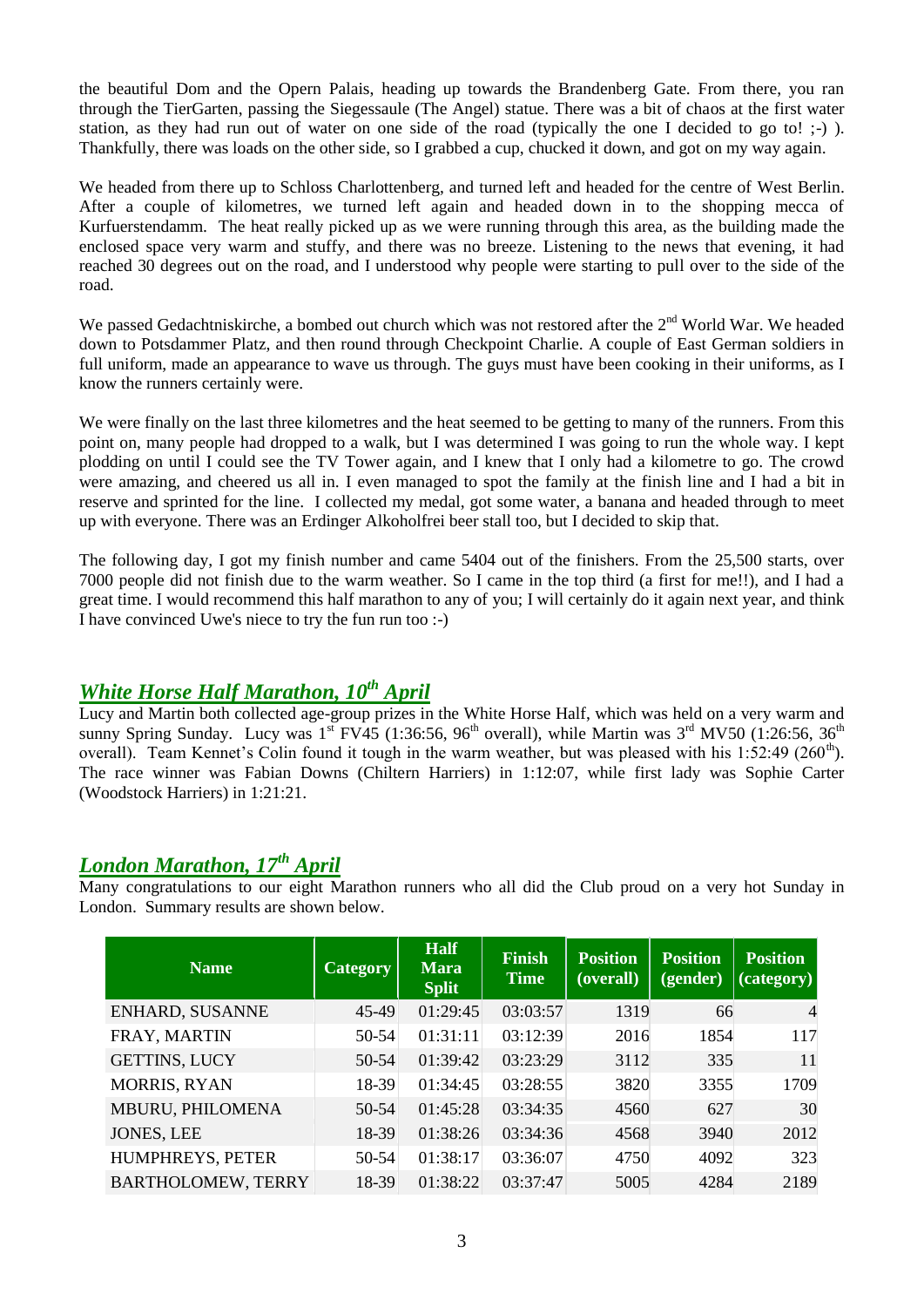# *Compton 20, 23rd April*

The Compton Downland Challenge events were once again very successful and very well received by the competitors. The unseasonably warm weather meant the course was dry and hard underfoot, and pleasant for helpers and spectators, but rather too hot for a lot of the runners. Many Harriers were involved with pre-race preparation or with marshalling and other duties on the day, and we can be proud of the fact that our little club manages to stage such a popular event. Three Harriers, Gillian, Mags and Simon, took part in the 20-mile event. Below, Gillian and Simon report on their experiences.

### **Gillian says:**

Mags and I met up at the start for our first 20 mile run. We tried to keep in the shade, as it was very hot. We thought we were well-prepared for the run, and were keen to start on our 20 mile trek.

We started off, once round the playing field to various cheers from the Compton Harrier marshals, then out along the back lanes, fields and woods heading for Hampstead Norreys. The route was well marked out, and there was a lot of camaraderie amongst the various runners. People chatted and were very patient in the narrower stretches, waiting for opportunities to pass slower runners.

We ran down into Hampstead Norreys, and got some refreshments at the water station. Then out to Haw Farm, and round through Ashampstead. I lost Mags for a short time, but could see her in the distance, so, I knew she was not too far ahead. We headed up from Ashampstead, climbing some fun hills, and through some beautiful countryside. This part of the run was great, as although challenging, it had quite a bit of shade, which was really appreciated on such a hot day. After the water station at Wood Farm CP2, we started up a grueling hill to the woods near Streatley. We wandered through the woods, and climbed up another fun stepped hill to the top of Streatley Hill.

We crossed the road, and headed out on the National Trust land. The views were stunning, and I could see Mags ahead enjoying the panorama. I decided to try to catch her up, and tried to up my pace a little bit. It was time to head down to the Ridgeway again, and just as we turned up off towards CP3, I finally caught up with Mags.

She had slowed to a walk, as she was bored with the run. I walked up the hill with her, and we chatted as we went. I suggested she enjoy the beautiful scenery, and we spotted some magnificent buzzards flying over the rapeseed fields. At the top of the hill, we continued, and started to run again, we kept each other going, through the CP3 and back down to the Ridgeway. We came down the middle track of the Crows Foot, and went back into Compton, and were on the home stretch. I was trying to make it in, but I needed to stop for a quick drink at the last water station. The day was very hot and I was more dehydrated than I had realised.

We headed up across the village playing field and back up onto the school field for the finish. As Mags and I had kept each other going since Streatley, we decided to cross the line together, and we felt good to have finished. We made it in just over 4 hours 52 minutes, so within the 5 hours that we had set. I treated myself to a massage after a bite to eat and a quick shower. It was fabulous and many thanks to Phil Richards for his time.

Mags said she would like to marshal next year but, depending on the weather, I might give it another go. I would like to try and finish in 4 and a half hours, so that is my aim for next year. I would like to say thank you to the Compton Harriers and the other many volunteers, who gave their time on Easter Saturday to provide such excellent support, marking etc. It was an excellent day out.

### **Simon says:**

Oh boy, was that was a warm one… This year"s Compton Downland Challenge was probably the hottest run in which I have ever taken part. Ever. I did a South Downs 80 many years ago during which the temperature reached 32C but someone at the end of the 20 miler had a gadget-laden watch and he said it recorded a high of 39C, but for all I know that was the temperature in Cairo. Whatever it was, it was hot.

I decided to have another trot round the 20 route this year as part of my "training" for another crack at the High Peak 40 at Buxton in September. Having not done much long-distance stuff for nearly two years I am increasing my long "run" by five miles per month and the Compton 20 fitted very neatly into my training schedule.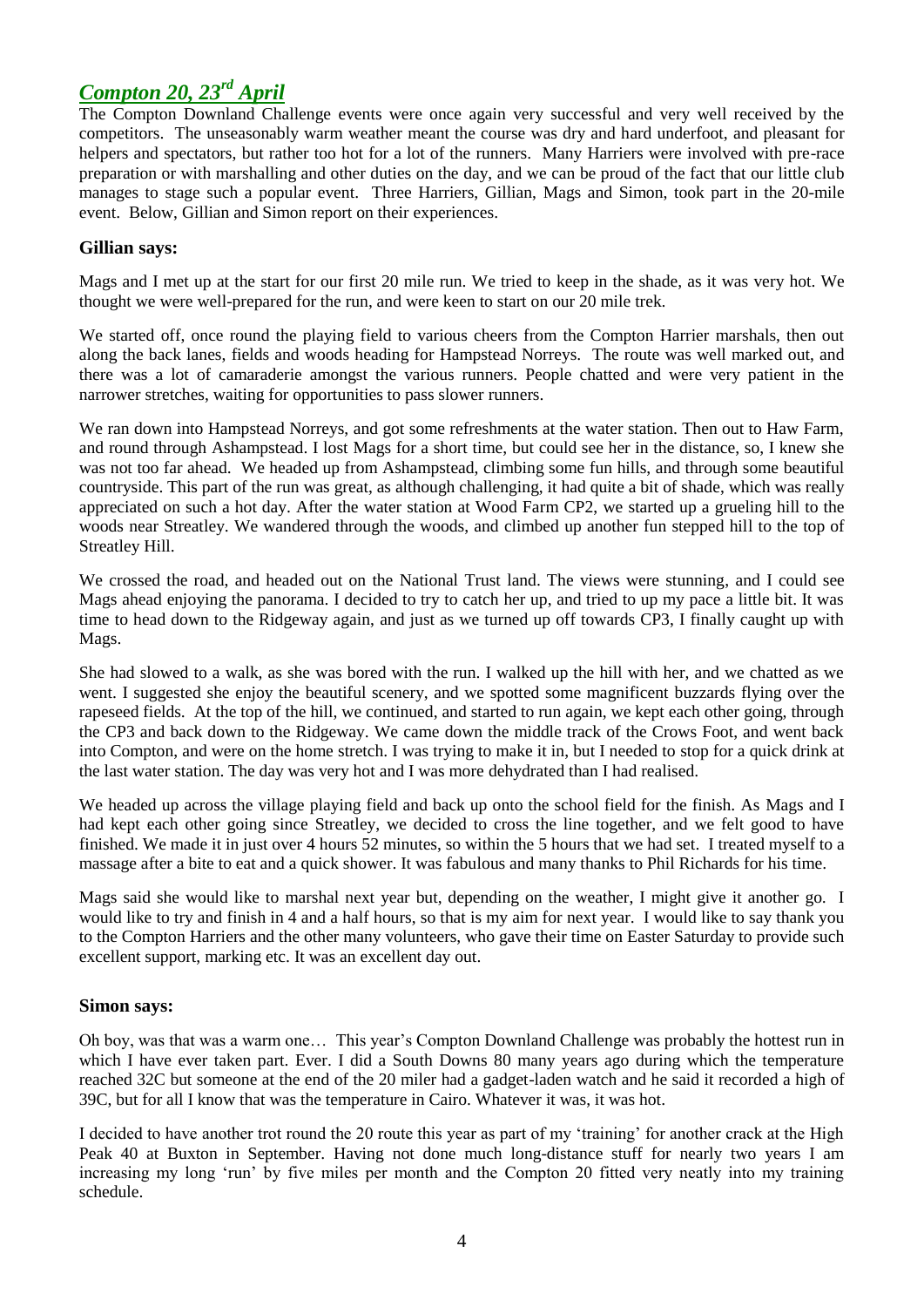I won"t bore you all with any minor details about the route as I should think most of you reading this were involved in one way or another either before, during or after the event. Suffice to say that the going was very firm, the route was (as usual) extremely well marked and there seemed to be more marshals than ever this year.

My "plan" was to get round in under 4 hours. My plan, in a nutshell, failed. I started off well enough, though I probably did a bit more jogging (it certainly wasn"t what I"d call running) than I planned to in the first ten miles. My walking pace, though, was as fast as some of the other entrants" jogging-up-hill speed and I regularly caught others who had overtaken me when they were walking up hill.

Everything seemed to be going to plan until just after CP2, when I quite literally ground to a halt going up the steep hill just after the checkpoint. From then on things seemed to go from bad to worse; I tried a little jog just after the car-park at the top of Streatley Hill and my right hamstring tightened up; a little further on the left hamstring joined in, then the tops of my calf muscles decided to join the party. From then on it was just a case of walking as fast as I could, although I did manage a few more little jogs on some downhill bits (at least until everything below the waist stiffened up…). To give you an idea of how much I slowed, the 3.7 mile section between CP3 and CP4 took me 52 minutes and 33 seconds – exactly the same time as it took me to do the first 4.4 miles. I suppose, looking on the positive side of things, that considering how hot it was I"m quite pleased with how it all went. It could have been a lot worse.

I finished in  $106<sup>th</sup>$  place (out of 137) in 4:21:08; a Personal Worst 20 mile time for me but, considering the route change at CP3, a Course Best. In the canteen after the race I met Lucy, who was chatting to fellow Harriers Gillian Anton and Diane (aka Mags) Topham, who both finished in  $4:52:15$ , in  $120<sup>th</sup>$  and  $121<sup>st</sup>$  respectively. Up at the sharp end, Peter Cusick from Chippenham Harriers was first back in 2:20:32, followed by Steve Patterson in 2:23:42 and Paul Jegou from White Horse Harriers in 2:27:56. For the ladies, Yvette Wrapson was first in 2:58:12, followed by Katherine Bates from Eynsham Road Runners in 3:04:26 and Anne-Marie Moon in 3:08:11.

I did hear some runner at the finish moaning that the distances given on the route description didn"t match those recorded on their GPS. I won"t tell you whether the runner was male or female, but she didn"t half go on about it. I also heard there were complaints about the route-marking after some of the faster runners in the 20 got a bit lost. To them I say: 1. Next time, leave the GPS at home – just because it's technology doesn't mean it's correct and 2. Stop whining. There was nothing wrong with the route description or the marking. Maybe in future it should be compulsory to carry the route description; then runners would have nothing to complain about. Then again, they"d probably moan about it being in the wrong font or in a type-face they didn"t like. Some people are just never happy. They'd probably even find fault if we laid out a 20 mile long piece of string for them to follow…

All-in-all, it was (as ever) a brilliant event. Extremely well organised, extremely well marshalled and great fun. Thank you to everyone who had any part in it. And I think I can say that on behalf of the vast majority of entrants; I even got thanked for putting on 'a brilliant race' just because I was wearing the Harriers vest!





Simon crosses the line  $\parallel$  Mags and Gill – hot but happy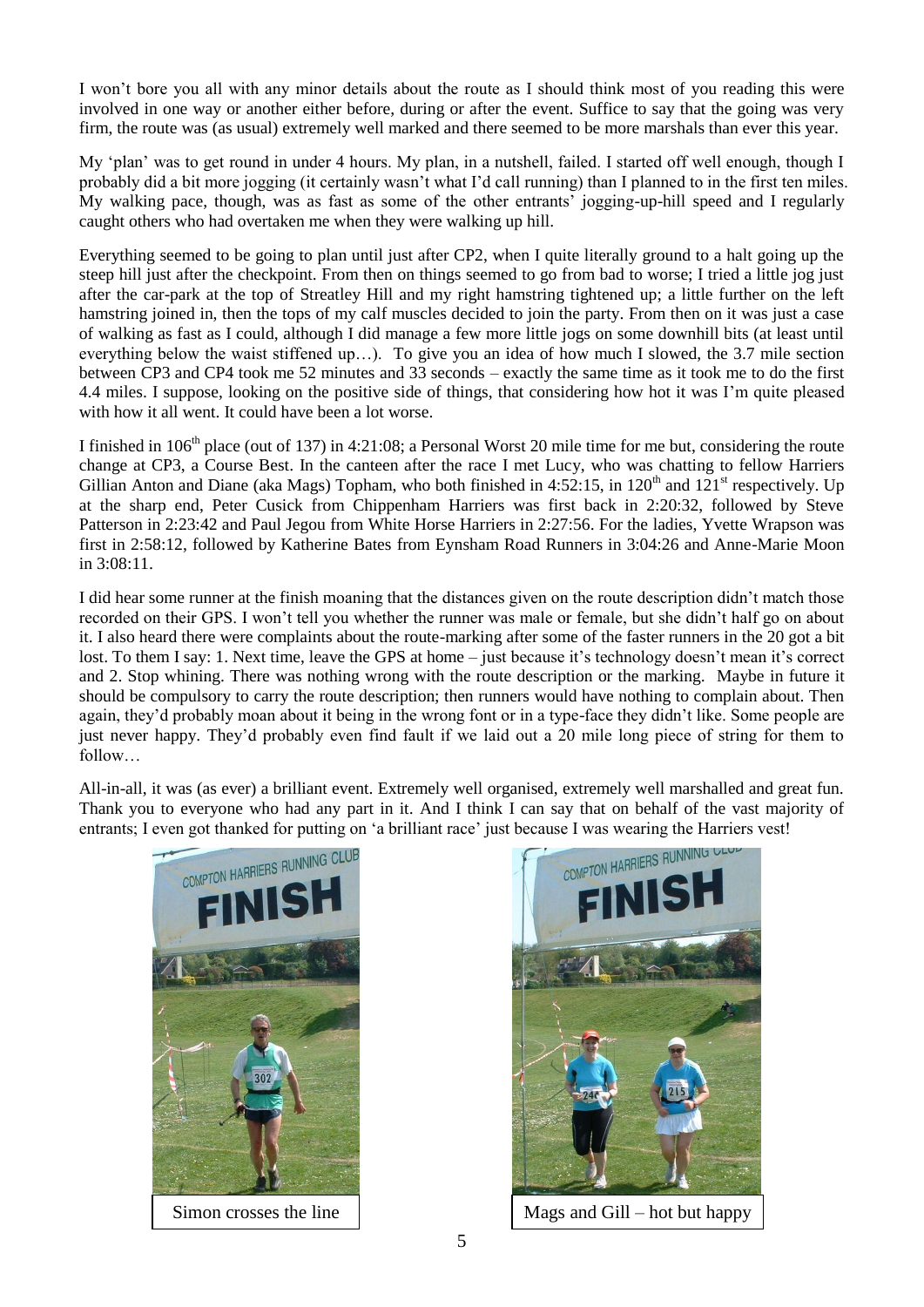## *Running Life Series no. 4* **Susanne Enhard**

My running life article is going to be different from the previous ones as I will be copying Running Fitness "60 second interview". So basically I will be interviewing myself using the exactly same questions as the magazine – hope you will enjoy it.

**Where do you call home? And with whom do you share it?** On Maxsted Farm between Hampstead Norreys and Compton, with my partner Elo and Lance the dog. Although I always truly feel like I"m home when I am in the very northerly part of Denmark.

**What is your favourite running event?** It will have to be the half marathon distance. It is still a long distance but you are ok without the taper or rest before or after and you can still do a good performance.

**What achievement would you most like to be remembered for?** Starting a pharmaceutical company with Elo with nothing apart from Elo"s know-how and connections and my experience in shipping and customer service.

**What do you do when not running?** Work in the company. It has been blo… hard mentally and physically and they say you should never work with your other half – and we totally agree! If we didn"t try to do different things at the weekend, opposite to any other relationships, then it would never have worked.

**What was your most embarrassing sporting moment?** Spending a penny on a Saturday morning before a training run thinking nobody was out that early, only to realise that I was sitting on a postman"s route; by this time it was too late and the only thing I could do was duck my head like an ostrich and hopefully not get eye contact with him!

**What is your most memorable sporting moment?** Shortly after I joined the club everybody was encouraging me to come and do a Sunday run, I think it was leg 9 on the Ridgeway Relay, app 9 miles. So I did, but wasn"t sure if I could do that sort of distance, and I clearly remember running alongside Sue, Mo, Martin and Dick; Tom was a bit behind because he had given blood the previous day. There was about 1 mile left, I"m not sure what it was, but I think I experienced what they called the "running high" which sounds a bit silly on a training run – but I will never forget that day.

**Who is your sporting inspiration?** It will have to be Dick and Sue from our club. Dick, because a long time before I started running, I saw this strange man running to and from Compton presumably to Newbury. He definitely had something admirable the rest of us didn't have! Sue because she is so strong-minded in what she does. The amount of time both give back to the sport is so admirable. And what those two individuals combined do not know about our sport is not worth knowing and they are always willing to share it with you.

**Which sports people would you invite to a dinner party?** Michael Johnson because he is not afraid to give his opinion, and Paula Radcliffe just to ask how she does it.

**Who would you most like to meet and why?** Sean Connery because he is so gorgeous and masculine and Billy Connolly; he always seems to be in such a good mood and is always happy and funny.

**What is your favourite food?** Steak tartar and fois grass.

**Favourite film of all time?** Forrest Gump.

**Top 3 songs on your Ipod?** The Black Eye Peas, I Gotta a Feeling; Enrique Iglesias, I Like It and, when I am finished, then it is time to hear Nina Simone, Feeling Good.

**Three words to describe you?** Determined if I want something, positive but also very sensitive.

**What is your greatest aspiration?** Try to be happy with whatever life throws at you.

**If you could only pass on one piece of advice, what would it be?** Appreciate life.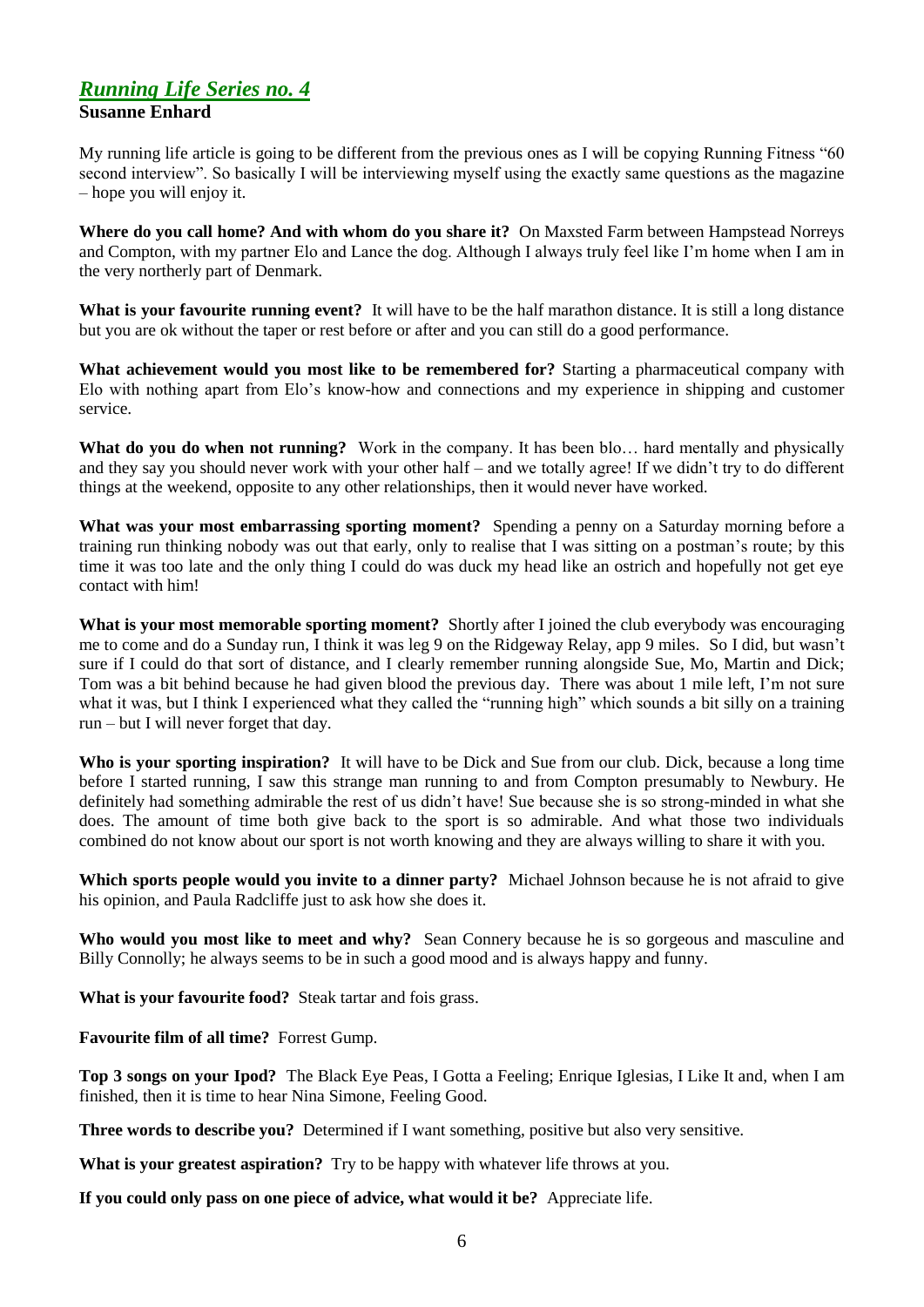#### **Sue**

Conditions were perfect for our first off-road Handicap Race of 2011. The track over 'The Bumps' was nicely rolled and mown, there was no mud, and it was a warm and still evening. This made for some very good performances all round. Terry"s good form was clear as he took the lead along the concrete road and held on to cross the line first, setting the third fastest time ever recorded on this course. I was very pleased to run my best time for 2 years and Dick also ran very well, pushing me all the way to the line with a strong finish. Martin was next home, matching Terry's time, and was closely followed by Colin, Lucy and Pete O. Even Mags couldn"t possibly get lost on this course, and she knocked an incredible 1:27 off her predicted time, which won her the trophy. Gillian also showed a marked improvement and Mo, while not able to catch the ladies this time, was close to his predicted time. Well done Terry and Mags, and thanks to Jan for timing. There is no Handicap Race in May; the next one is scheduled for Thursday  $9<sup>th</sup>$  June round the off-road route.

| Finish<br><b>Position</b> | <b>Position on</b><br>handicap | <b>Name</b> | <b>Start time</b> | <b>Finish time</b> | <b>Actual time</b> | Handicap<br><b>Beaten?</b> |
|---------------------------|--------------------------------|-------------|-------------------|--------------------|--------------------|----------------------------|
|                           | 2                              | Terry       | 6:21              | 19:10              | 12:49              | $-0:50$                    |
| 2                         | 3                              | Sue         | 6:18              | 19:23              | 13:05              | $-0:37$                    |
| 3                         | 5                              | Dick        | 5:42              | 19:30              | 13:48              | $-0:30$                    |
| 4                         | 6                              | Martin      | 6:46              | 19:35              | 12:49              | $-0:25$                    |
| 5                         | ⇁                              | Colin       | 3:57              | 19:48              | 15:51              | $-0:12$                    |
| 6                         | 8                              | Lucy        | 5:47              | 19:53              | 14:06              | $-0:07$                    |
| 7                         | 10                             | Pete O      | 5:21              | 20:18              | 14:57              | $+0:18$                    |
| 8                         |                                | Mags        | 0:34              | 21:33              | 20:59              | $-1:27$                    |
| $\mathbf Q$               | 4                              | Gill        | 0:22              | 22:27              | 22:05              | $-0:33$                    |
| 10                        | 9                              | Mo          | 1:54              | 22:54              | 21:00              | $-0:06$                    |

The top score this month went to Mags, ahead of Terry, Sue, Gillian and Dick. Dick retains his lead in the Handicap Championship, with me and Mags close behind.

| Pos.           | <b>Name</b>  | <b>Race points</b>       |                          |                          |                |                              |                          |      |      |                          |              |
|----------------|--------------|--------------------------|--------------------------|--------------------------|----------------|------------------------------|--------------------------|------|------|--------------------------|--------------|
|                |              | Race                     | Race                     | Race                     | Race           | Race                         | Race                     | Race | Race | Race                     | <b>Total</b> |
|                |              | 1                        | 2                        | 3                        | 4              | 5                            | 6                        | 7    | 8    | 9                        |              |
| $\mathbf{1}$   | Dick         | 8                        | 6                        | 10                       | $\mathcal{I}$  | $\overline{\phantom{0}}$     | $\overline{\phantom{0}}$ | -    | ۰    | $\overline{\phantom{a}}$ | 31           |
| $\overline{2}$ | Sue          | 12                       | ı.                       | 8                        | 9              | $\qquad \qquad \blacksquare$ |                          |      | ۰    | -                        | 30           |
| 3              | <b>Mags</b>  | $\overline{4}$           | $\overline{\phantom{a}}$ | 12                       | 12             | $\overline{\phantom{0}}$     | ۰                        | -    | ۰    | -                        | 28           |
| $4=$           | Colin        | $\overline{\phantom{a}}$ | 12                       | $\overline{7}$           | 5              | $\qquad \qquad \blacksquare$ |                          |      | ۰    | $\overline{\phantom{a}}$ | 24           |
| $4=$           | Gillian      | 6                        | $\overline{\phantom{a}}$ | 10                       | 8              | -                            |                          |      | ۰    | -                        | 24           |
| 6              | Mo           | 10                       | 5                        | $\overline{4}$           | $\overline{3}$ | -                            |                          |      | ۰    | -                        | 22           |
| $7=$           | Terry        | $\overline{\phantom{a}}$ | 9                        | $\overline{\phantom{a}}$ | 10             | $\overline{\phantom{0}}$     |                          |      | ۰    | $\qquad \qquad -$        | 19           |
| $7=$           | Lucy         | $\overline{7}$           | $\overline{2}$           | 6                        | $\overline{4}$ | -                            |                          |      | ۰    | $\overline{\phantom{a}}$ | 19           |
| 9              | Martin       | $\overline{\phantom{a}}$ | 8                        | T.                       | 6              | -                            | $\overline{\phantom{0}}$ | -    | ۰    | $\overline{\phantom{a}}$ | 15           |
| 10             | Peter L      | $\overline{4}$           | 10                       | $\overline{\phantom{a}}$ | -              |                              |                          |      | ۰    | $\overline{\phantom{0}}$ | 14           |
| 11             | Pete O       | 9                        | $\overline{\phantom{a}}$ | $\overline{2}$           | $\overline{2}$ | -                            |                          |      | ۰    | -                        | 13           |
| 12             | <b>Steve</b> | 5                        | 7                        | $\overline{\phantom{a}}$ | -              |                              |                          |      | ۰    | -                        | 12           |
| 13             | Richard      | $\overline{\phantom{a}}$ | 3                        | $\overline{4}$           | -              | -                            |                          |      | ۰    | -                        | $\mathbf{r}$ |
| 14             | Philomena    | $\overline{\phantom{a}}$ | -                        | 5                        | -              |                              |                          |      | ۰    | $\overline{\phantom{a}}$ | 5            |
| 15             | Pete H       | $\overline{\phantom{a}}$ | 4                        | $\overline{\phantom{a}}$ | -              |                              |                          |      |      | $\overline{\phantom{0}}$ | 4            |

# *Stop-press!- Ridgeway Relay, Sunday 19th June*

Sarah and Richard report that our 2011 team will consist of the following runners: Dick Kearn, Richard Disney, Gillian Anton, Sue Francis, Lee Jones, Peter Humphreys, Peter Oliphant, Ryan Morris, Jessica Franklin and Sarah Lambert-Gibbs. Running order to be determined.